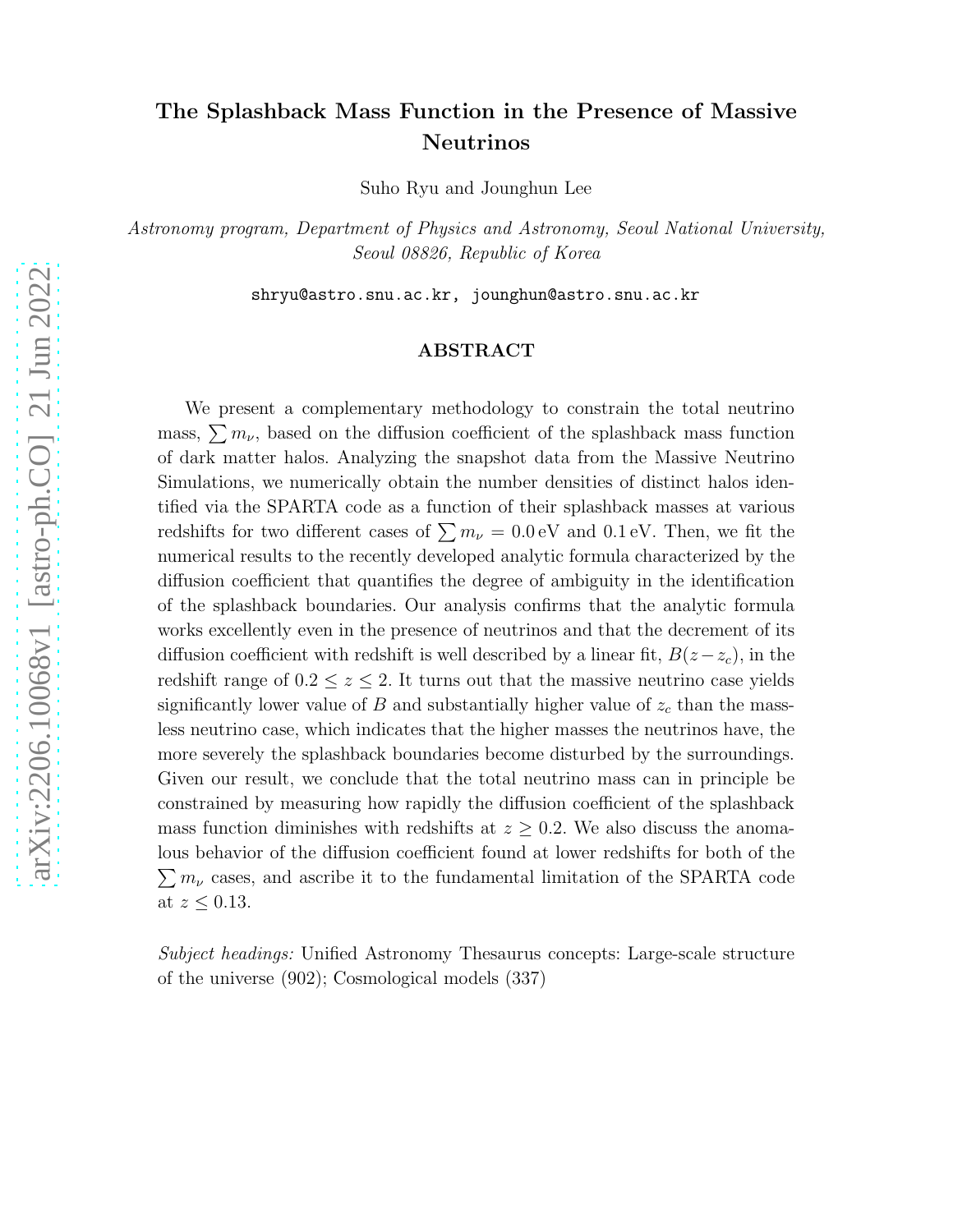### 1. Introduction

The dark matter halos form through gravitational collapse of the initially overdense sites. As the gravitational collapse is a highly nonlinear process occurring after the shell crossing, the linear or even higher-order perturbation theory is not eligible for the analytical description of the halo formation. Only for the extreme case that the collapse of an isolated overdense site occurs completely in a spherically symmetry way, the halo formation can be analytically described by the top-hat spherical dynamics, which basically predicts that the virialized halos form from the sites whose linearly extrapolated density contrast exceeds a certain value, called the virial density threshold [\(Gunn & Gott 1972\)](#page-11-0). A unique aspect of the top-hat spherical dynamics is that the virial density threshold is independent of halo mass and quite insensitive to the initial conditions of the universe (e.g., [Press & Schechter](#page-11-1) [1974;](#page-11-1) [Lahav et al. 1991](#page-11-2); [Eke et al. 1996;](#page-10-0) [Pace et al. 2010\)](#page-11-3).

In realistic cases where the overdense sites are usually not isolated and the gravitational collapse does not proceed in a spherically symmetric way, the simple analytical description of the halo formation in terms of a constant value of the virial density threshold is no longer attainable [\(Bond & Myers 1996](#page-10-1); [Sheth & Tormen 1999](#page-11-4); [Chiueh & Lee 2001;](#page-10-2) [Sheth et al.](#page-11-5) [2001;](#page-11-5) [Tinker et al. 2008](#page-12-0)). Nevertheless, several theoretical works based on N-body simulations indicated that the condition for the realistic formation of dark matter halos can still be expressed in terms of the virial density threshold by treating it as a mass-dependent stochastic variable rather than a deterministic constant value (e.g., [Robertson et al. 2009;](#page-11-6) [Maggiore & Riotto 2010a](#page-11-7)[,b](#page-11-8); [Corasaniti & Achitouv 2011a](#page-10-3); [Corasaniti, & Achitouv 2011b](#page-10-4)). The mass-dependence of the mean value of the virial density threshold stems from the departure of the gravitational collapse from the top-hat spherical dynamics, while its stochastic nature reflects the ambiguity in the identification of non-isolated halos.

In the high-mass limit corresponding to the massive cluster halos, the virial density threshold becomes less non-spherical but more stochastic (e.g., [Robertson et al. 2009](#page-11-6); [Maggiore & Riotto](#page-11-7) [2010a](#page-11-7)[,b\)](#page-11-8). Since the gravitational collapse of highest density peaks occur more or less in a spherically symmetric way [\(Bernardeau 1994\)](#page-10-5), the mean value of the virial density threshold converges to the spherical value,  $\delta_{sc} = 1.686$ , [\(Gunn & Gott 1972](#page-11-0)). On the other hand, the massive cluster halos often reside at the nodes of cosmic filaments and thus are more vulnerable to the disturbance from the surroundings. In consequence, it becomes more ambiguous to identify their clear-cut boundaries, which results in a higher degree of stochasticity of the virial density threshold in this limit [\(Maggiore & Riotto 2010b\)](#page-11-8).

Very recently, it has been suggested that the ambiguity in the cluster identification can be considerably reduced by using the splashback radius as a physical boundary instead of the virial counterpart [\(Ryu & Lee 2021](#page-11-9)). The splashback radius of a DM halos was origi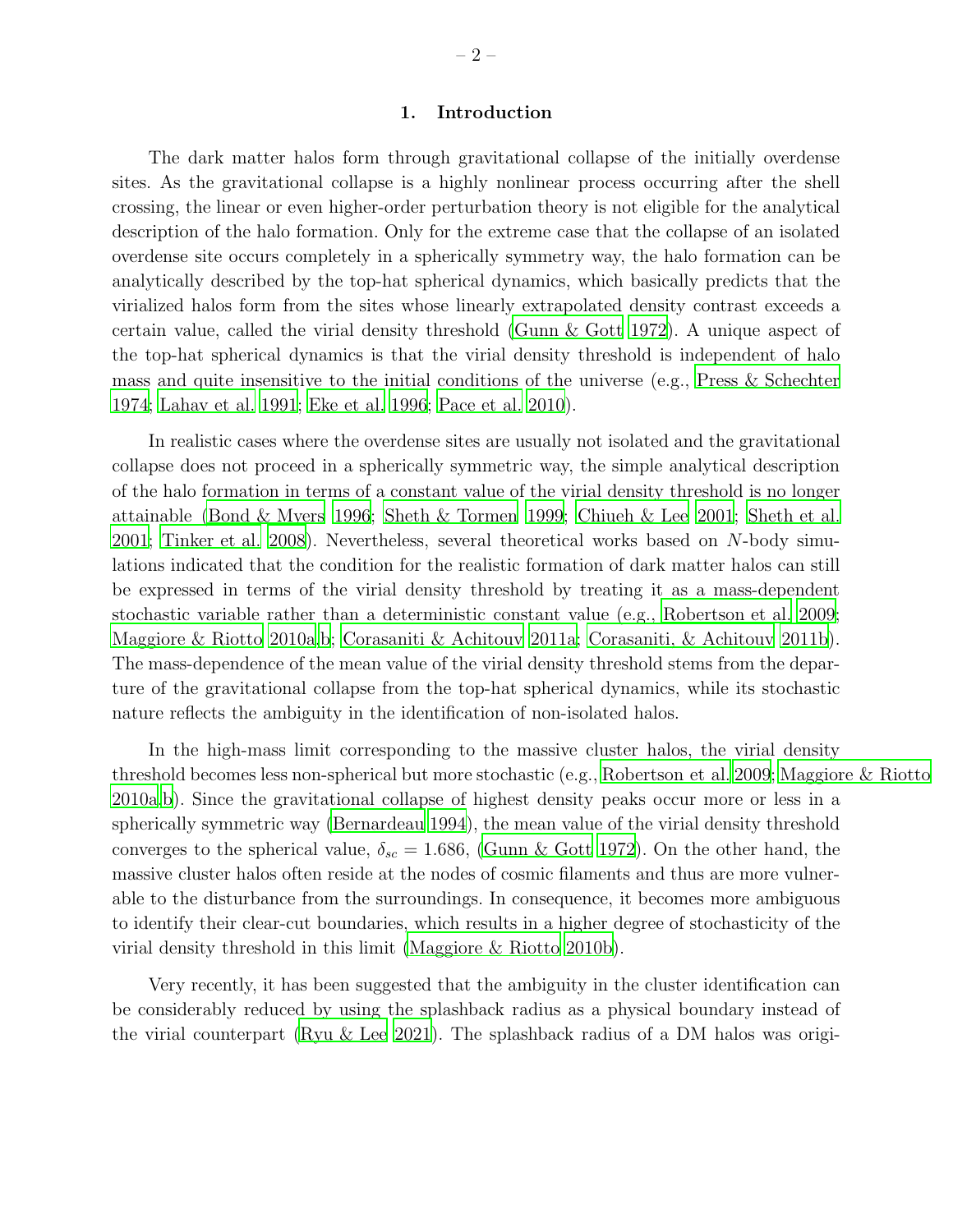nally found in N-body simulations as its outer limit where the density profile exhibits an abrupt drop [\(Wang et al. 2009;](#page-12-1) [Wetzel et al. 2014;](#page-12-2) [Diemer & Kravtsov 2014](#page-10-6); [Adhikari et al.](#page-10-7) [2014;](#page-10-7) [Diemer 2021\)](#page-10-8). It corresponds to the radial distance to the apocenter of the elliptical orbit of the latest infalling particle [\(Adhikari et al. 2014;](#page-10-7) [More et al. 2015\)](#page-11-10), distinguishing between infalling and orbiting particles, and naturally taking into account the fly-by objects [\(More et al. 2015](#page-11-10)). If the halo boundary is defined by its splashback radius, which is in fact a solution to the self-similar spherical infall model [\(Fillmore & Goldreich 1984;](#page-10-9) [Bertschinger 1985\)](#page-10-10), the unrealistic assumption of *isolated* overdense region is no longer required to describe the halo formation, since the splashback boundary generically incorporates the pseudo-evolution of halo mass [\(Diemer et al. 2013](#page-10-11)).

Noting that the self-similar spherical infall model gives a lower mean value of the splashback density threshold [\(Shapiro et al. 1999\)](#page-11-11), [Ryu & Lee \(2021](#page-11-9)) substituted it for the virial counterpart in the the generalized excursion set formalism [\(Maggiore & Riotto 2010a](#page-11-7)[,b;](#page-11-8) [Corasaniti & Achitouv 2011a](#page-10-3); [Corasaniti, & Achitouv 2011b](#page-10-4)) and proposed an analytic formula for the splashback mass function characterized by a single parameter, *diffusion coef*ficient, which measures the degree of the stochasticity of the splashback density threshold. Testing the analytically derived splashback mass functions against the N-body results for the Planck and WMAP7 cosmologies [\(Planck Collaboration et al. 2014](#page-11-12); [Komatsu et al. 2011](#page-11-13)), [Ryu & Lee \(2021\)](#page-11-9) verified its validity in a wide mass range up to the redshift  $z \sim 3$ . Showing that the redshift evolution of the diffusion coefficient sensitively depends on the matter density parameter  $\Omega_m$ , [Ryu & Lee \(2021\)](#page-11-9) suggested that the diffusion coefficient of the splashback mass function of dark matter halos be a sensitive probe of the initial conditions of the universe.

In this paper, we explore if the diffusion coefficient of the splashback mass function can effectively constrain the total neutrino mass,  $\sum m_{\nu}$ , speculating that the degree of the stochasticity of the splashback density threshold may be sensitive not only to the amount of dark matter but also to its nature. The upcoming Sections contain the following contents: a brief review of the analytic formula for the splashback mass function (Section [2\)](#page-3-0); a comparison between the analytic formula and the numerically obtained splashback mass function in the presence of neutrinos and a difference in the redshift evolution of the diffusion coefficient between the massless and massive neutrino cases (Section [3\)](#page-5-0); a summary and conclusion (Section [4\)](#page-7-0). Throughout this paper, we will assume a cosmology where the neutrino  $(\nu)$  is present, and the cosmological constant  $(\Lambda)$  and cold dark matter (CDM) are dominant, i.e.,  $ν$ ΛCDM cosmology.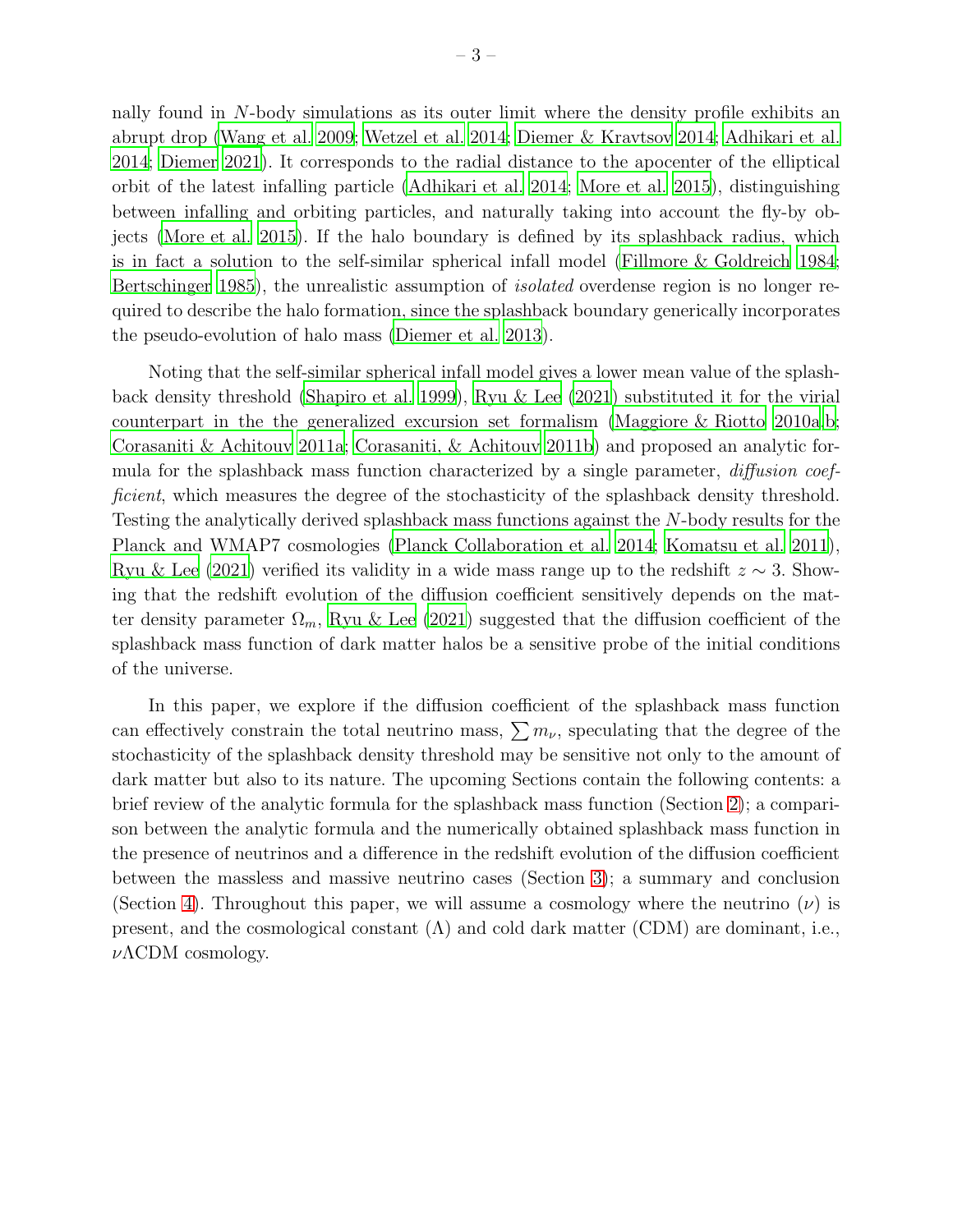## 2. A brief review of the analytic model

<span id="page-3-0"></span>In the original excursion set formalism [\(Press & Schechter 1974;](#page-11-1) [Bond et al. 1991](#page-10-12)), the virial mass function,  $dN(M, z)/d \ln M$ , defined as the number densities of DM halos as a function of its logarithmic virial mass,  $\ln M$ , at redshift z, can be analytically written as

<span id="page-3-1"></span>
$$
\frac{dN(M,z)}{d\ln M} = \frac{\bar{\rho}}{M} \left| \frac{d\ln \sigma^{-1}}{d\ln M} \right| f(\sigma),\tag{1}
$$

where  $\bar{\rho}$  is the mean mass density of the universe,  $\sigma(M, z)$  is the rms fluctuation of the linear density field on the mass scale of M at redshift z, and  $f(\sigma)$  is the multiplicity function that counts the number of the initial density peaks whose linearly extrapolated density contrast exceeds some *virial density threshold* when the rms density fluctuation has the value of  $\sigma$ . The excursion set theory relates  $dN/d\ln M$  to the background cosmology through  $\sigma(M, z)$ that is often computed as  $\sigma^2(M, z) \equiv (2\pi^2)^{-1} \int dk \, k^2 P(k, z) W^2(k, M)$  where  $P(k, z)$  is the linear density power spectrum and  $W(k, M)$  is the top-hat window function on the virial mass scale M [\(Press & Schechter 1974;](#page-11-1) [Bond et al. 1991\)](#page-10-12).

This original excursion set theory was generalized by [Maggiore & Riotto \(2010a](#page-11-7), 2010b) (hereafter, Maggiore-Riotto) who treated the virial density threshold as a stochastic random variable whose mean value is  $\delta_{sc} = 1.686$  according to the top-hat spherical model [\(Gunn & Gott 1972](#page-11-0)). The resulting Maggiore-Riotto model turned out to describe very well the virial mass function of cluster halos, despite that it has only one fitting parameter, called the diffusion coefficient, which characterizes the degree of the stochasticity of the virial density threshold. Noting the limited validity of the Maggiore-Riotto formula to the cluster mass scale, [Corasaniti & Achitouv \(2011a](#page-10-3), 2011b) modified it by taking into account possible variation of the mean value of the virial density threshold with mass scale. The modified formula, which has one additional parameter called the drifting average coefficient, was shown to improve the agreements with the numerical results on the galactic mass scale.

It was [Ryu & Lee \(2021\)](#page-11-9) who for the first time proposed that the generalized excursion set theory can also be used for the evaluation of the splashback mass function. From here on, we let  $M$  denote not the virial but the splashback mass of a DM halo. They put forth an idea that the splashback density threshold must be much less stochastic than the virial counterpart and that its mean value would not change with the mass scale. Then, they claimed that the splashback multiplicity function could be described by the following singleparameter formula, which is the same as the Maggiore-Riotto model but with  $\delta_{sc} = 1.686$ replaced by  $\delta_{sp} = 1.52$ , the mean splashback density threshold predicted in the self-similar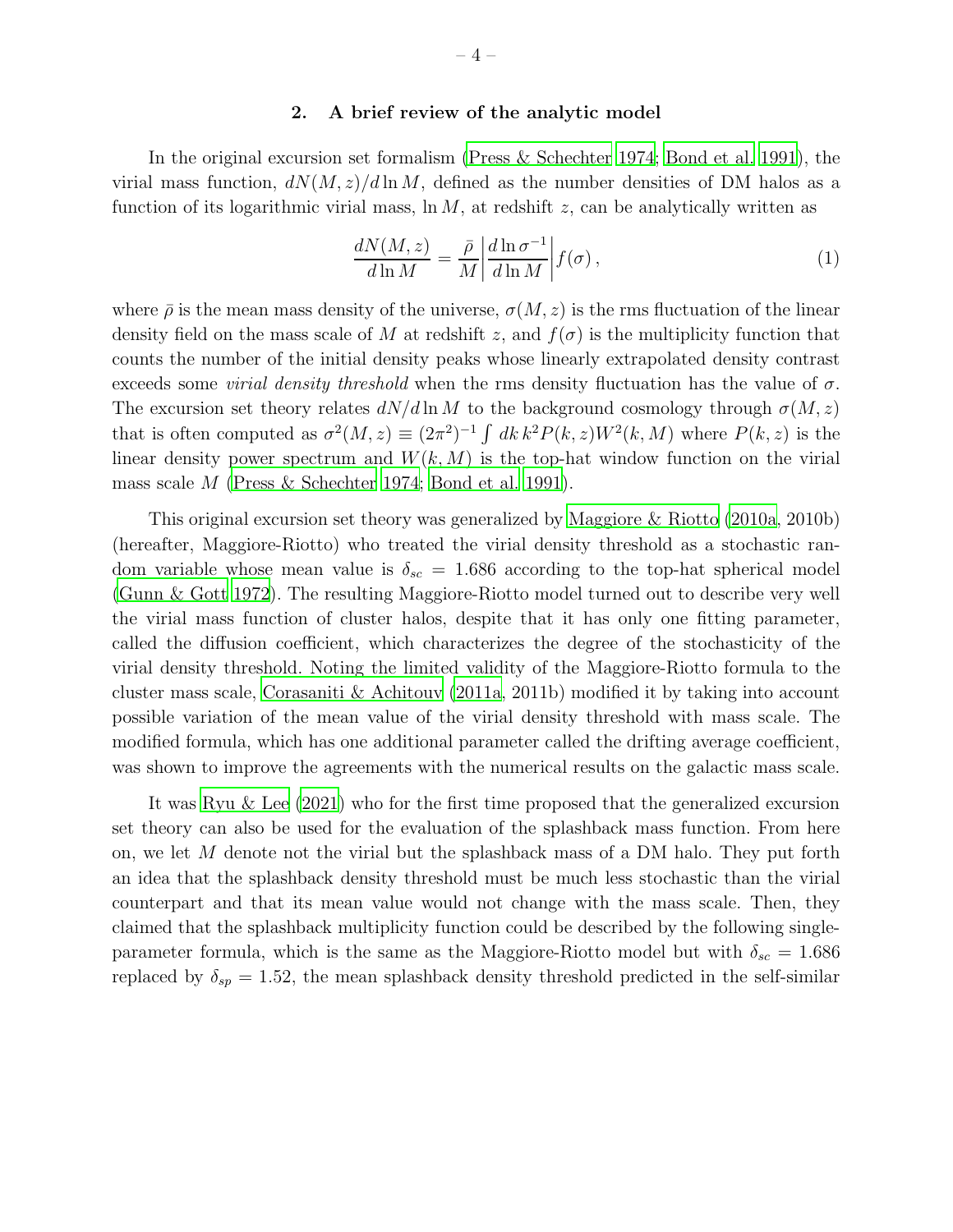spherical infall model [\(Shapiro et al. 1999](#page-11-11)):

$$
f(\sigma; D_B) = \frac{\delta_{sp}}{\sigma} \sqrt{\frac{2}{\pi (1 + D_B)}} \left\{ \left[ 1 - \frac{\kappa}{(1 + D_B)} \right] \exp \left[ -\frac{\delta_{sp}^2}{2\sigma^2 (1 + D_B)} \right] + \frac{\kappa}{2(1 + D_B)} \Gamma \left[ 0, \frac{\delta_{sp}^2}{2\sigma^2 (1 + D_B)} \right] \right\}.
$$
 (2)

Here,  $\Gamma$  is the incomplete gamma function,  $D_{\rm B}$  is the diffusion coefficient defined as the ratio of the variance of the splashback density threshold to the mass variance, and  $\kappa$  is related to the cross correlation of the linear density field on two different splashback mass scales M and  $M'$  as<sup>[1](#page-4-0)</sup>:  $2<sup>2</sup>$ 

<span id="page-4-1"></span>
$$
\kappa \approx \frac{\sigma^2(M)}{\sigma^2(M')\left[\sigma^2(M) - \sigma^2(M')\right]}\left[\langle \delta(M)\delta(M')\rangle - \sigma^2(M')\right].\tag{3}
$$

Comparing Equations  $(1)-(3)$  $(1)-(3)$  with the numerical results from the Erebos N-body ex-periment [\(Diemer & Kravtsov 2014,](#page-10-6) [2015\)](#page-10-13) and determining  $D_{\rm B}$  as a function of redshift, [Ryu & Lee \(2021\)](#page-11-9) found the following. First, despite that it has only one parameter, the analytic formula excellently works in the splashback mass range of  $5 \times 10^{12} \leq M/(h^{-1} M_{\odot}) \leq 10^{15}$ up to  $z \sim 3$  for two different  $\Lambda$ CDM cosmologies. Second, the splashback mass function is characterized by a much lower value of  $D<sub>B</sub>$  than the virial mass function, which justifies the assumption that the splashback density threshold is less stochastic than the virial counterpart.

Third, the diffusion coefficient almost monotonically decreases with  $z$ , well approximated by a linear fit, and vanishing at some critical redshift,  $z_c$ . This result implied that the splashback mass function at  $z \geq z_c$  can be described by the following purely analytic formula with no free parameter:

<span id="page-4-2"></span>
$$
\frac{dN(M,z)}{d\ln M} = \frac{\bar{\rho}}{M} \left| \frac{d\ln \sigma^{-1}}{d\ln M} \right| \frac{\delta_{sp}}{\sigma} \sqrt{\frac{2}{\pi}} \left\{ (1-\kappa) \exp\left(-\frac{\delta_{sp}^2}{2\sigma^2}\right) + \frac{\kappa}{2} \Gamma \left[0, \frac{\delta_{sp}^2}{2\sigma^2}\right] \right\}.
$$
 (4)

It was also found by Ryu & Lee  $(2021)$  that the critical redshift,  $z_c$ , appears to sensitively depend on the initial conditions, exhibiting a tendency to have a lower value for the case of the less amount of dark matter.

<span id="page-4-0"></span><sup>&</sup>lt;sup>1</sup>In the work of [Ryu & Lee \(2021\)](#page-11-9), they adopted the same approximation of  $\kappa \approx 0.475$  as used in [Corasaniti, & Achitouv \(2011b](#page-10-4)), assuming a ΛCDM cosmology. However, in the current work, we rigorously calculate  $\kappa$  by Equation [\(3\)](#page-4-1).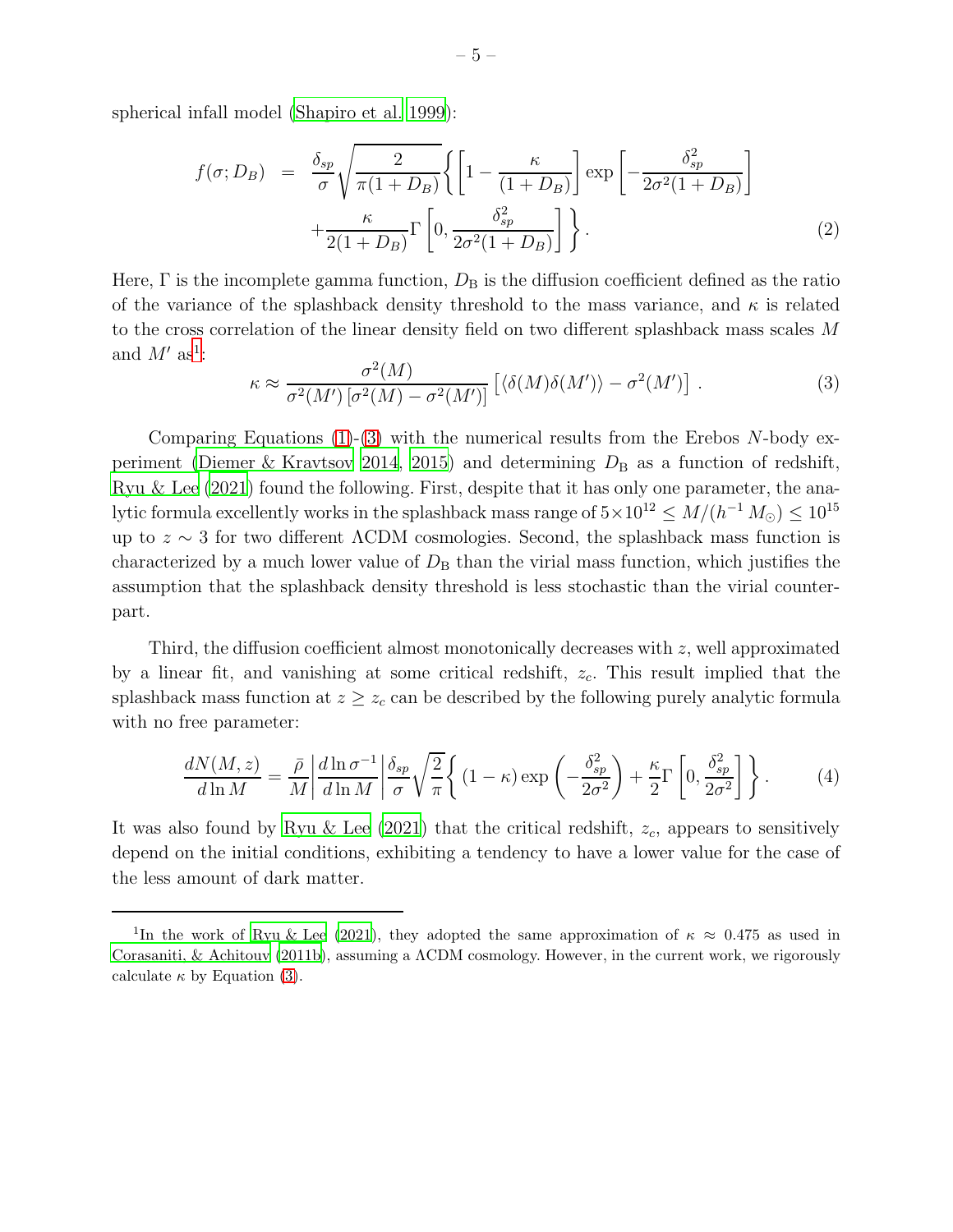#### <span id="page-5-0"></span>3. The effect of massive neutrinos on the splashback mass function

We are going to numerically tackle the following two issues. First, is the analytic model reviewed in Section [2](#page-3-0) still valid for the  $\nu\Lambda$ CDM cosmology? Second, what effect does the presence of neutrinos has on the evolution of the diffusion coefficient,  $D_B(z)$ ? To address these issues, we utilize the snapshot data from the Cosmological Massive Neutrino Simulations (MassiveNuS) [\(Liu et al. 2018\)](#page-11-14) for which the effect of neutrinos was incorporated into the background with the help of the analytic linear response approximation (Ali-Haïmoud  $\&$  Bird [2013\)](#page-10-14). In the periodic box of linear size  $512 h^{-1}$ Mpc, the MassiveNuS contained a total of  $N_{\text{dm}} = 1024^3$  DM particles with individual mass  $10^{10} h^{-1} M_{\odot}$  [\(Liu et al. 2018](#page-11-14)).

The snapshot data from the MassiveNuS are available only for two  $\nu\Lambda$ CDM models which share the same matter density parameter  $(\Omega_m)$  and same large-scale amplitude of the linear density power spectrum  $(A_s)$  but different total neutrino mass,  $\sum m_{\nu}/\text{eV} = 0.0$ and 0.1, respectively. Table 1 lists the values of  $\Omega_m$ ,  $A_s$  and  $\sigma_8$ , for the two models. Note that  $\sigma_8$  has a slightly lower value in the presence of massive neutrinos due to the suppression of the small-scale powers caused by the neutrino free streaming [\(Lesgourgues & Pastor](#page-11-15) [2014\)](#page-11-15). The catalogs of distinct halos and their subhalos identified by the Rockstar algorithm [\(Behroozi et al. 2013\)](#page-10-15) in the snapshot data are also publicly available at the MassiveNuS website <sup>[2](#page-12-3)</sup>.

We apply the publicly available SPARTA (Subhalo and PARticle Trajectory Analysis) algorithm [\(Diemer 2017\)](#page-10-16) to a total of 45 snapshots and rockstar catalogs in the redshift range of  $0 \le z \le 5.285$  from the MassiveNuS for the two  $\nu\Lambda$ CDM cosmologies. The redshift interval,  $\Delta z$ , between the adjacent snapshots in the redshift range of  $z \leq 1$  is approximately  $\delta z \approx 0.04$ . The SPARTA basically inspects the orbits of all particles in each rockstar halo over redshifts to compute the distances to the apocenters of their first orbits,  $r_{sp}$ , and takes the average over them,  $R_{sp}^{mn}$ , to define the splashback radius of each halo. The SPARTA algorithm also provides several different definitions of the splashback radius,  $R_{sp}^{50}$ ,  $R_{sp}^{70}$ , and  $R_{sp}^{90}$ , which correspond to the 50%, 70%, and 90% percentiles of  $r_{sp}$ , respectively. The analytic formula reviewed in Section [2](#page-3-0) was proven to describe well the splashback mass function for the case of the  $\Lambda$ CDM cosmology, no matter which definition of  $R_{sp}$  was used. In the current work, we exclusively use  $R_{sp}^{mn}$  for the halo splashback radius, since the linear fit approximation to the evolution of the diffusion coefficient turned out to work best for the case of  $R_{sp}^{mn}$  [\(Ryu & Lee](#page-11-9) [2021\)](#page-11-9).

To determine the splashback mass function, we consider only the distinct halos that

<sup>2</sup>http://astronomy.nmsu.edu/aklypin/SUsimulations/MassiveNuS/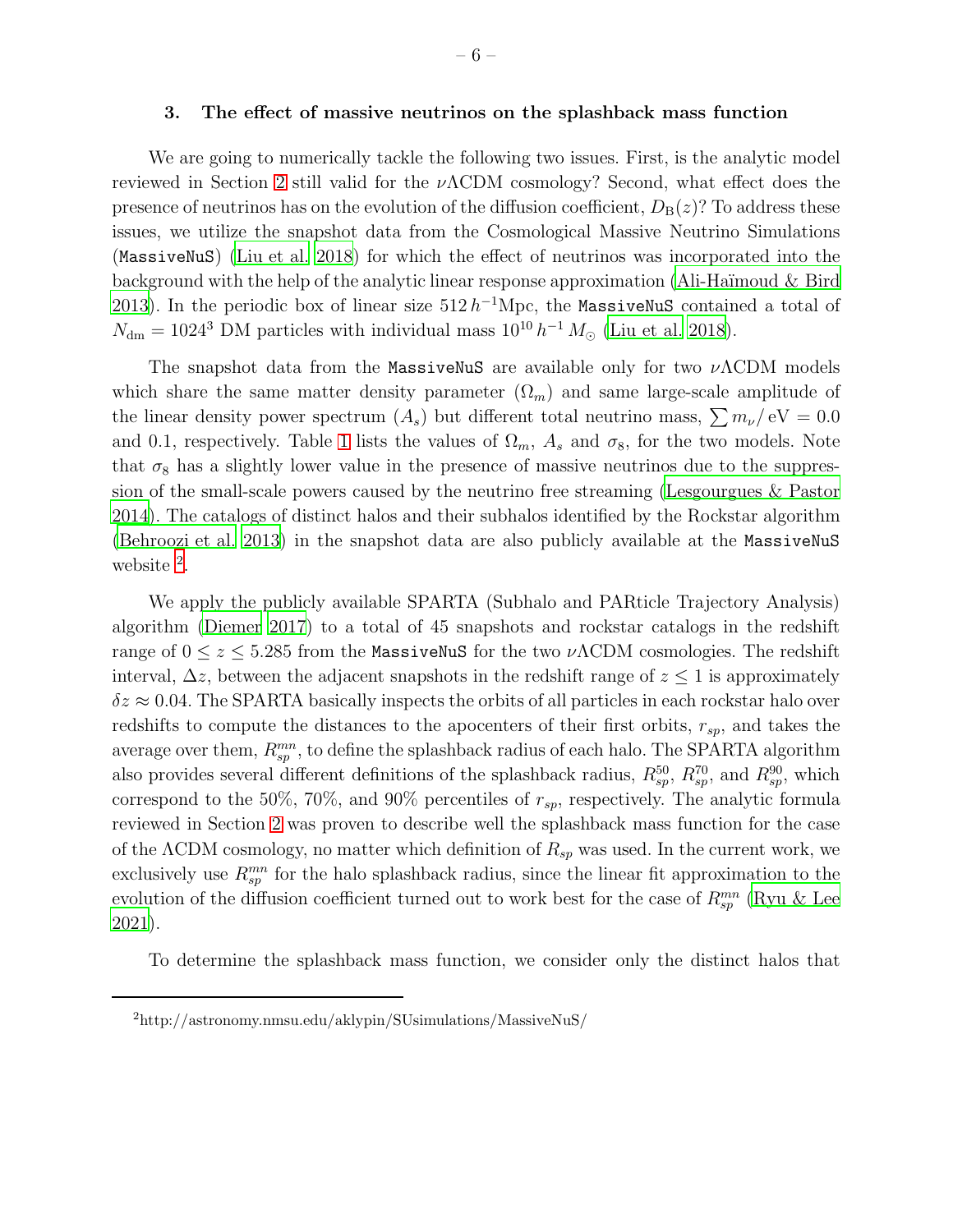are not embedded within the splashback radii of any larger halos. Note that the criterion for a distinct halo depends on the halo finder algorithm. For example, some rockstar object classified as a distinct halo by the spherical overdensity (SO) code could be classified as a subhalo by the MORIA code, a subrouine contained in the SPARTA algorithm, as its splashback radius can be overlapped with that of a neighbor larger halo. Selecting the distinct halos with splashback masses  $M \geq 5 \times 10^{12} h^{-1} M_{\odot}$ , we split the range of ln M into short bins with equal length of  $d \ln M$  and count the number of the selected halos,  $dN$ , whose logarithmic masses are in the range of  $\ln M$ ,  $\ln M + d \ln M$ . Then, the splashback mass function is numerically determined as the ratio,  $dN/d \ln M$ , at each redshift, to which the analytic model, Equations [\(1\)](#page-3-1)-[\(3\)](#page-4-1), is adjusted by varying  $D<sub>B</sub>$ . Dividing the halo sample into eight subsamples of equal size, we also repeat the same calculation separately for each of the eight subsamples to obtain eight different splashback mass functions,  $\{dN_i/d\ln M\}_{i=1}^8$ . The one standard deviation scatter among  $\{dN_i/d\ln M\}_{i=1}^8$  is then determined as the Jackknife errors in the original splashback mass function. As done in [Ryu & Lee](#page-11-9) [\(2021](#page-11-9)), the standard  $\chi^2$ -statistics is employed to find the best-fit value of  $D_{\text{B}}$ , while the error in  $D_{\text{B}}$  is computed as the associated Fisher information.

Figure [1](#page-13-0) plots the numerically obtained splashback mass function (black closed circles) with the Jackknife errors at  $z = 0$ , and compares them with the analytic formula (red solid line) with the best-fit value of  $D_B$ , for the two  $\nu\Lambda$ CDM models in the first and third from the top panels. The ratios of the numerical result to the analytical formula for each model (red solid line) with one standard deviation scatter (gray area) are also shown in the third and first from the bottom panels. As can be seen, for both of the  $\nu\Lambda$ CDM models, despite that it has only one parameter, the analytic formula excellently matches the numerical results in the wide mass range of  $5 \times 10^{12} \le M/(h^{-1} M_{\odot}) \le 10^{15}$  at  $z = 0$ .

Repeating the same calculation but at higher redshifts, we trace  $D_B(z)$ . Figures [2](#page-14-0)[-3](#page-15-0) plot the same as Figure [1](#page-13-0) but at  $z = 0.47$  and 1.05, respectively, demonstrating how well the analytic formula, Equations [\(1\)](#page-3-1)-[\(3\)](#page-4-1) with fixed  $\delta_{sp} = 1.52$ , describes the splashback mass function even in the presence of neutrinos over a broad range of z. Figure [4](#page-16-0) shows how  $D_B(z)$ (black filled circles) changes with redshifts for the two cases of  $\sum m_{\nu}$ . As can be seen, for both of the cases,  $D_B(z)$  decreases almost linearly with redshifts at  $z \geq 0.2$ , showing a trend of converging to zero at some critical redshift,  $z_c$ . If the diffusion coefficient vanishes, the analytic formula of the splashback mass function becomes parameter free. Figure [5](#page-17-0) compares the numerical results at three edshifts beyond  $z_c$  with the parameter-free model, Equation [\(4\)](#page-4-2). Although the numerical results suffer from large Jackknife errors at these high redshifts due to the low number densities of massive cluster halos, the splashback mass functions agree quite well with the purely analytic model for both of the  $\nu\Lambda$ CDM models at  $z > z_c$ . These result are consistent with what [Ryu & Lee \(2021](#page-11-9)) found for the case of the ΛCDM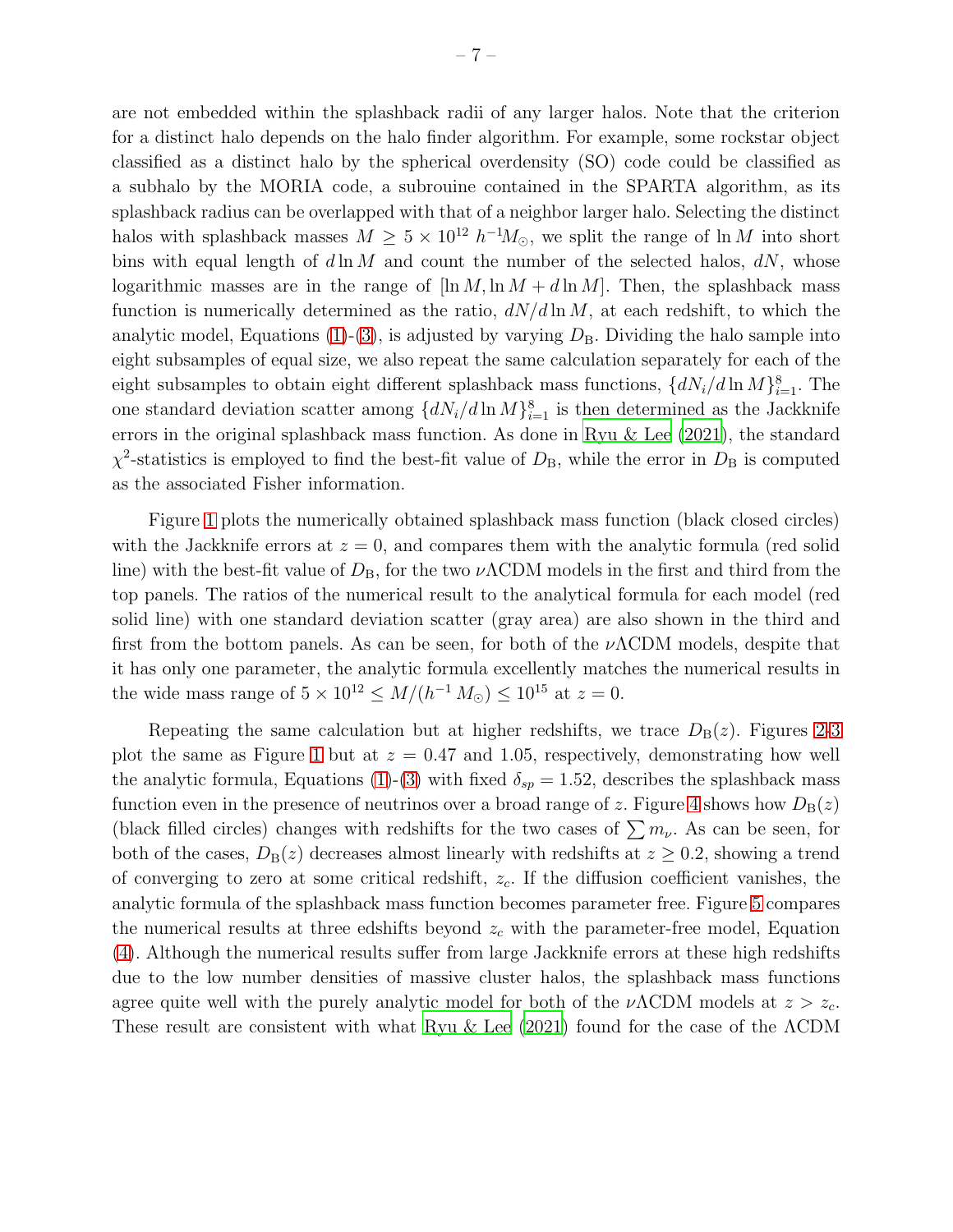cosmology, confirming the validity of Equations [\(1\)](#page-3-1)-[\(4\)](#page-4-2) even in the presence of neutrinos.

As done in [Ryu & Lee \(2021\)](#page-11-9), approximating  $D_{\rm B}(z)$  in the range of  $0.2 \le z \le z_c$  to a linear fit,  $B(z_c - z)$ , we determine the best values of B and  $z_c$  via the standard  $\chi^2$ -statistics, which are listed in Table 1. As can be read, the two models differ in the best-fit values of B and  $z_c$ , the massive neutrino case yielding a substantially larger value of  $z_c$  and significantly lower value of B than the massless neutrino case. This result indicates that the presence of massive neutrinos has an effect of making  $D_B(z)$  more diffusive in this redshift range, slowing down the decrease of  $D_B(z)$  with z. In other words, in the presence of hot DM particles like massive neutrinos that have large free streaming lengths, the DM halos experience larger amount of disturbance from the surrounding, which make it more ambiguous to precisely identify their physical boundaries.

Unlike the result of [Ryu & Lee \(2021\)](#page-11-9) that  $D_B(z)$  linearly decreases with redshifts in the whole range from  $z = 0$  to  $z_c$ , however, we find an anomalous behavior of  $D_B(z)$  at  $z < 0.2$  in the presence of neutrinos: it increases with z, deviating from the linear fit at  $z < 0.2$ , as can be seen in Figure [4.](#page-16-0) We also note that the massive neutrino case exhibits a much more conspicuous deviation of  $D_{\rm B}(z)$  from the linear fit than the massless case at these low redshifts. We suspect that it should be caused or at least linked closely with the inherent limitation of the SPARTA code in locating the splashback boundaries of DM halos at  $z \leq 0.13$  where the unknown future orbits of infalling particles make it impossible to determine particle apocenters (private communication with B. Diemer 2022).

## 4. Summary and Conclusion

<span id="page-7-0"></span>We have numerically investigated the effect of neutrinos on the splashback mass functions of DM halos in the mass range of  $0.5 \leq M/(10^{13} h^{-1} M_{\odot}) \leq 10^{2}$  by applying the SPARTA code [\(Diemer 2017\)](#page-10-16) to the snapshots of MassiveNuS [\(Liu et al. 2018\)](#page-11-14) for two different  $\nu\Lambda$ CDM cosmologies with total neutrino mass of  $\sum m_{\nu} = 0.0 \,\text{eV}$  and 0.1 eV. Comparing the numerically obtained splashback mass functions to the analytic single parameter formula proposed by [Ryu & Lee \(2021\)](#page-11-9) at various redshifts, we have trailed the evolution of the single parameter, dubbed the diffusion coefficient  $D_{\rm B}(z)$ , in the range of  $0 \le z \le 3$ . It has turned out that the analytic formula with fixed splashback density threshold  $\delta_{sp} = 1.52$ validly describes the splashback mass function for both of the  $\nu\Lambda$ CDM models at redshifts up to  $z \approx 3$  and that the diffusion coefficient decreases almost linearly with redshifts at  $z \geq 0.2$ , evanescing at some critical redshift, which are all in consistent with the claim of [Ryu & Lee \(2021\)](#page-11-9).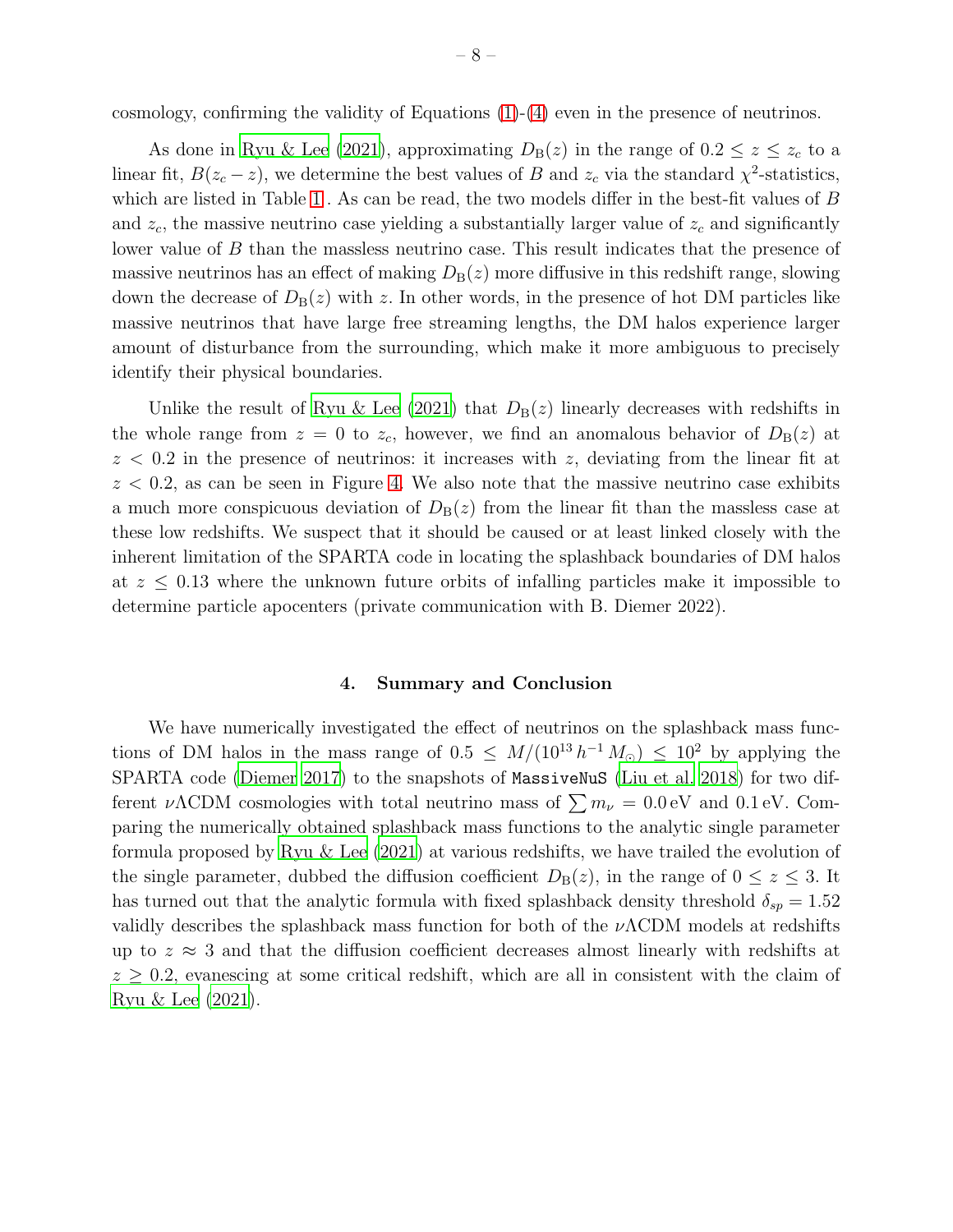Fitting  $D_{\rm B}(z)$  at  $z \geq 0.2$  to a linear scaling relation of  $B(z-z_c)$  for both of the  $\nu\Lambda$ CDM models, we have determined the best-fit values of the slope,  $B$ , and critical redshift,  $z_c$ , and find that they sensitively depend on the total neutrino mass. The  $\nu\Lambda$ CDM model with  $\sum m_{\nu} = 0.1$  eV yields a significantly lower value of B and a substantially higher value of  $z_c$  than the other model with  $\sum m_{\nu} = 0.1 \text{ eV}$ , which indicates that the diffusion coefficient decreases more slowly with  $z$  in the presence of massive neutrinos. Since the diffusion coefficient of the analytic formula is a measure of the stochasticity of the splashback density threshold, this result implies that the presence of hot DM particles like massive neutrinos has an effect of disturbing more severely the splashback boundaries and making the halo identification more ambiguous. The dependence of B and  $z_c$  on  $\sum m_{\nu}$  also implies that the diffusion coefficient of the splashback mass function can in principle be used as a probe of the total neutrino mass.

A failure of the linear fit approximation to  $D_{\rm B}(z)$  has been witnessed for both of the models at  $z < 0.2$  when the diffusion coefficient exhibit increment rather than decrement with  $z$ , an anomalous tendency never detected in the absence of neutrinos for which case the linear fit always matches the diffusion coefficient in the entire range of  $0 \leq z < 3$ . Given the fundamental limitation of the SPARTA code at  $z \leq 0.13$  that it is incapable of locating the apocenters of infalling DM particles whose future orbits are known (private communication with B. Diemer 2022), we suspect that the anomalous behavior of  $D_B(z)$ witnessed at  $z < 0.2$  should not be a real one caused by the presence of massive neutrinos but a spurious one caused by the inherent flaw of the SPARTA code at low redshifts.

It is, however, worth discussing a caveat that our conclusion is subject to. The MassiveNuS employed the analytic linear response approximation (Ali-Haïmoud & Bird 2013) to mimic the presence of massive neutrinos rather than directly including the massive neutrinos as component particles. Although this approximation has been known to work quite well provided that  $\sum m_{\nu} \leq 0.3$  eV [\(Bird et al. 2018](#page-10-17)), it is not guaranteed to accommodate all possible effects that the massive neutrinos would have on the nonlinear evolution of cosmic web. It will require a more rigorous and accurate treatment of the neutrino effects to investigate the true behavior  $D_B(z)$  in the nonlinear regime and its dependence on the total neutrino mass. It will be also quite desirable to have an analytic model for  $D_B(z)$  derived from the first principles, with which one can quantitatively probe the nature of dark matter including massive neutrinos. Our future work is in this direction.

We are very grateful to B. Diemer for his many helps with the application of the SPARTA code to the MassiveNuSdata from the Columbia Lensing group as well as his enlightening comments, which helped us avoid a misinterpretation of our results and significantly improve the original manuscript. We thank the Columbia Lensing group for making their suite of sim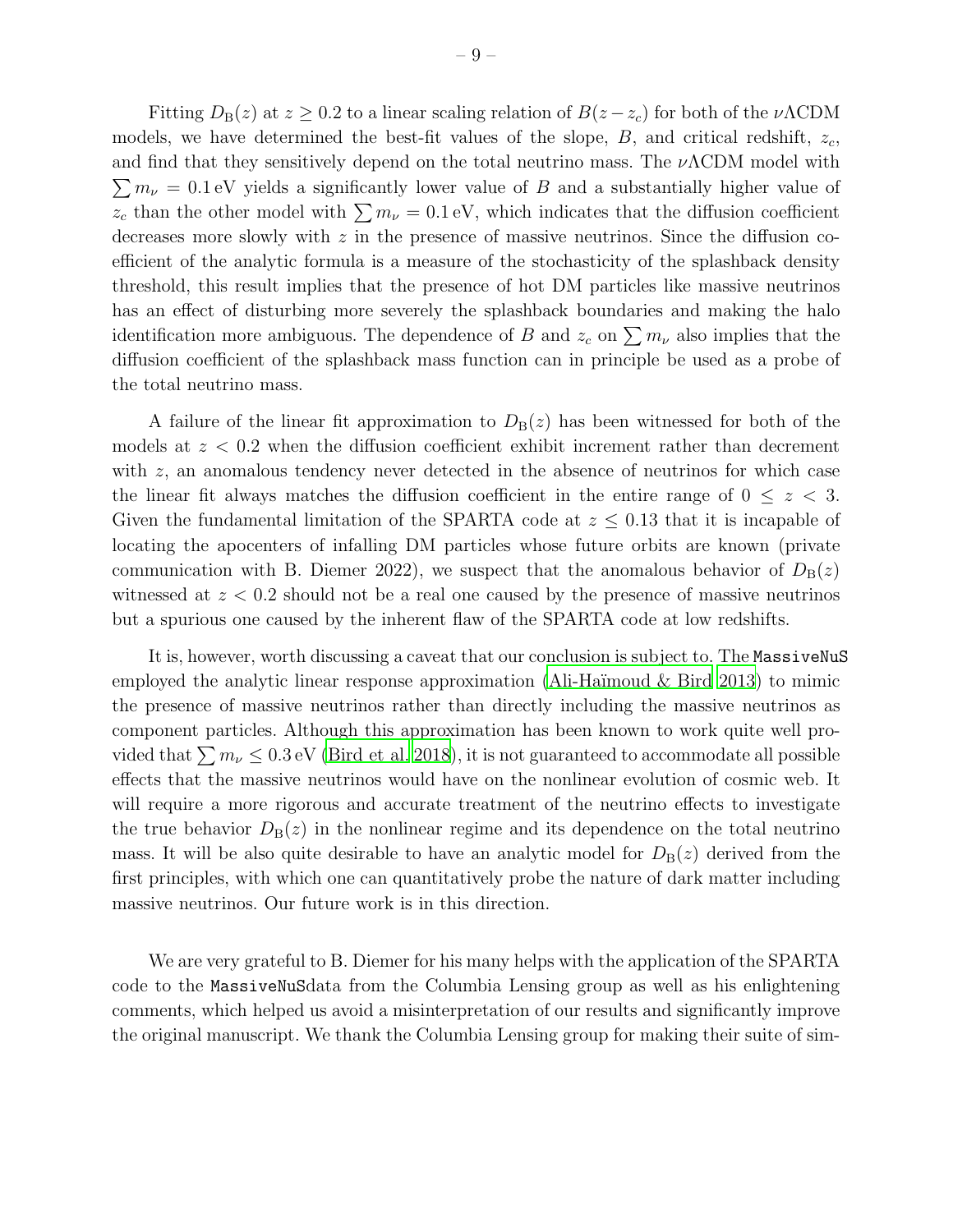ulated maps available at the website [\(http://columbialensing.org\)](http://columbialensing.org), and NSF for supporting the creation of those maps through grant AST-1210877 and XSEDE allocation AST-140041. We thank the New Mexico State University (USA) and Instituto de Astrofisica de Andalucia CSIC (Spain) for hosting the Skies & Universes site for cosmological simulation products. We thank J.Liu for providing us with the MassiveNuS snapshot data. We acknowledge the support by Basic Science Research Program through the National Research Foundation (NRF) of Korea funded by the Ministry of Education (No.2019R1A2C1083855).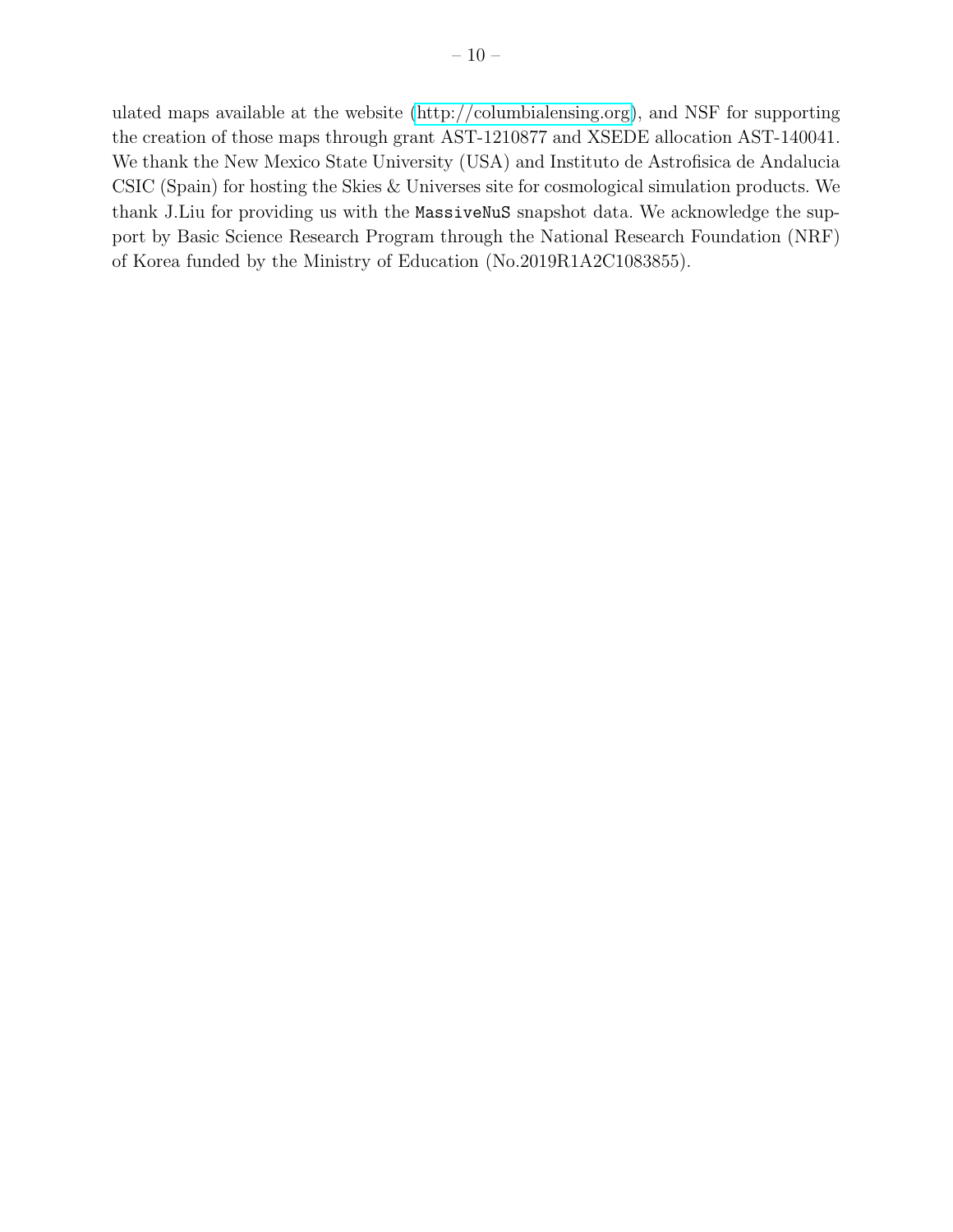#### REFERENCES

- <span id="page-10-7"></span>Adhikari, S., Dalal, N., & Chamberlain, R. T. 2014, JCAP, 2014, 019
- <span id="page-10-14"></span>Ali-Ha¨ımoud, Y. & Bird, S. 2013, MNRAS, 428, 3375
- <span id="page-10-1"></span>Bond, J. R., & Myers, S. T. 1996, ApJS, 103, 1
- <span id="page-10-15"></span>Behroozi, P. S., Wechsler, R. H., & Wu, H.-Y. 2013, ApJ, 762, 109
- <span id="page-10-5"></span>Bernardeau, F. 1994, ApJ, 427, 51
- <span id="page-10-10"></span>Bertschinger, E. 1985, ApJS, 58, 39
- <span id="page-10-17"></span>Bird, S., Ali-Ha¨ımoud, Y., Feng, Y., et al. 2018, MNRAS, 481, 1486
- <span id="page-10-12"></span>Bond, J. R., Cole, S., Efstathiou, G., et al. 1991, ApJ, 379, 440
- Bond, J. R., Kofman, L., & Pogosyan, D. 1996, Nature, 380, 603
- Borzyszkowski, M., Porciani, C., Romano-Díaz, E., et al. 2017, MNRAS, 469, 594
- <span id="page-10-2"></span>Chiueh, T. & Lee, J. 2001, ApJ, 555, 83
- <span id="page-10-3"></span>Corasaniti, P. S. & Achitouv, I. 2011a, Phys. Rev. Lett., 106, 241302
- <span id="page-10-4"></span>Corasaniti, P. S. & Achitouv, I. 2011b, Phys. Rev. D, 84, 023009
- <span id="page-10-11"></span>Diemer, B., More, S., & Kravtsov, A. V. 2013, ApJ, 766, 25
- <span id="page-10-6"></span>Diemer, B. & Kravtsov, A. V. 2014, ApJ, 789, 1
- <span id="page-10-13"></span>Diemer, B. & Kravtsov, A. V. 2015, ApJ, 799, 108
- <span id="page-10-16"></span>Diemer, B. 2017, ApJS, 231, 5
- Diemer, B., Mansfield, P., Kravtsov, A. V., et al. 2017, ApJ, 843, 140
- Diemer, B. 2020a, ApJ, 903, 87
- Diemer, B. 2020b, ApJS, 251, 17
- <span id="page-10-8"></span>Diemer, B. 2021, ApJ, 909, 112
- <span id="page-10-0"></span>Eke, V. R., Cole, S., & Frenk, C. S. 1996, MNRAS, 282, 263
- <span id="page-10-9"></span>Fillmore, J. A. & Goldreich, P. 1984, ApJ, 281, 1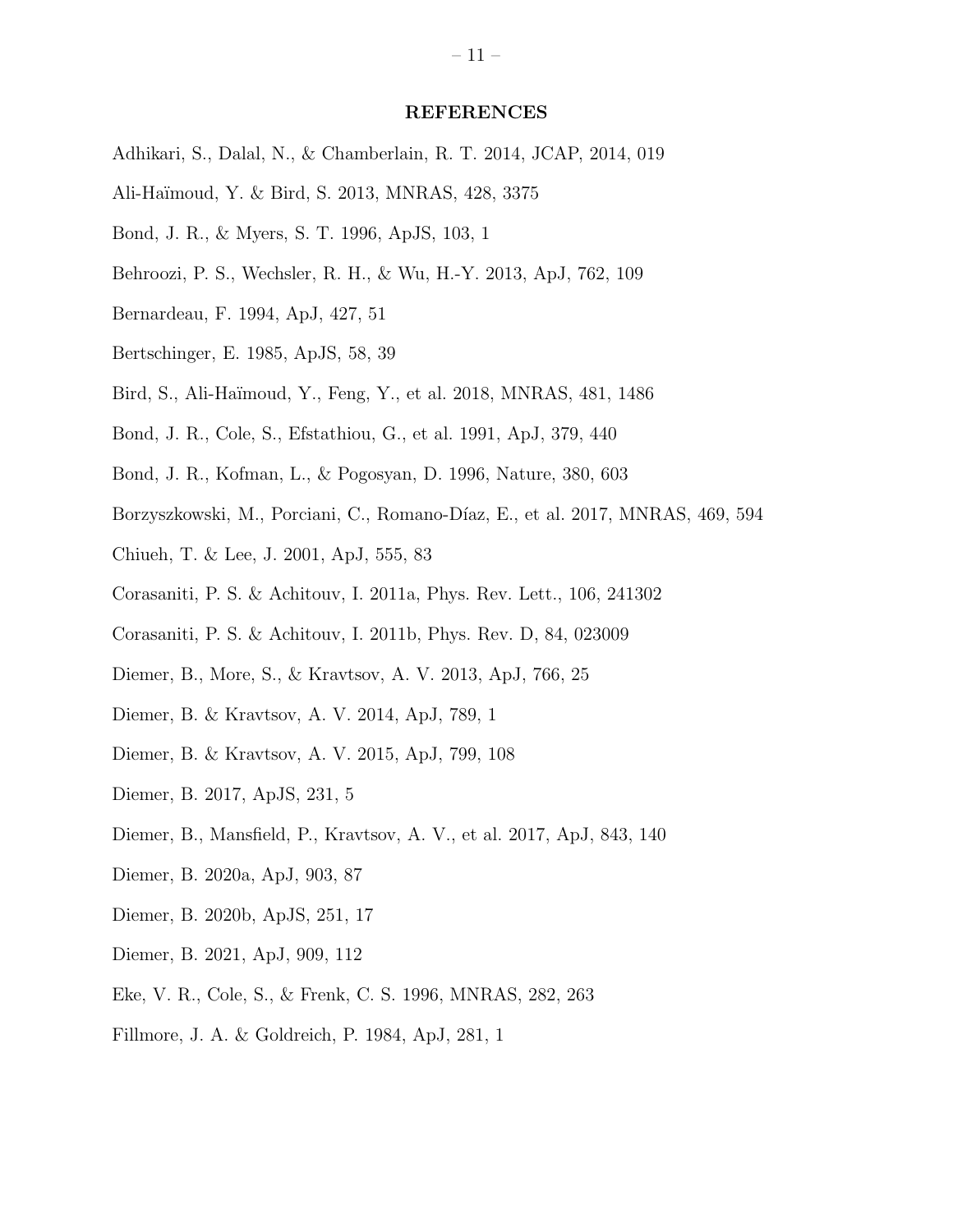- Gao, L. & Theuns, T. 2007, Science, 317, 1527. doi:10.1126/science.1146676
- <span id="page-11-0"></span>Gunn, J. E. & Gott, J. R. 1972, ApJ, 176, 1
- Jenkins, A., Frenk, C. S., White, S. D. M., et al. 2001, MNRAS, 321, 372
- <span id="page-11-13"></span>Komatsu, E., Smith, K. M., Dunkley, J., et al. 2011, ApJS, 192, 18
- <span id="page-11-2"></span>Lahav, O., Lilje, P. B., Primack, J. R., et al. 1991, MNRAS, 251, 128
- Lee, J. 2019, ApJ, 872, L6
- Lesgourgues, J., & Pastor, S. 2012, Invited Review article for the Special Issue on Neutrino Physics, 608515; doi:10.1155/2012/608515
- <span id="page-11-15"></span>Lesgourgues, J. & Pastor, S. 2014, New Journal of Physics, 16, 065002
- Lewis, A., Challinor, A., & Lasenby, A. 2000, ApJ, 538, 473
- <span id="page-11-14"></span>Liu, J., Bird, S., Zorrilla Matilla, J. M., et al. 2018, JCAP, 2018, 049
- <span id="page-11-7"></span>Maggiore, M., & Riotto, A. 2010a, ApJ, 711, 907
- <span id="page-11-8"></span>Maggiore, M., & Riotto, A. 2010b, ApJ, 717, 515
- <span id="page-11-10"></span>More, S., Diemer, B., & Kravtsov, A. V. 2015, ApJ, 810, 36
- <span id="page-11-3"></span>Pace, F., Waizmann, J. C., & Bartelmann, M. 2010, MNRAS, 1865, 1874
- <span id="page-11-12"></span>Planck Collaboration, Ade, P. A. R., Aghanim, N., et al. 2014, A&A, 571, A16
- <span id="page-11-1"></span>Press, W. H., & Schechter, P. 1974, ApJ, 187, 425
- <span id="page-11-6"></span>Robertson, B. E., Kravtsov, A. V., Tinker, J., et al. 2009, ApJ, 696, 636
- <span id="page-11-9"></span>Ryu, S. & Lee, J. 2021, ApJ, 917, 98
- <span id="page-11-11"></span>Shapiro, P. R., Iliev, I. T., & Raga, A. C. 1999, MNRAS, 307, 203
- <span id="page-11-4"></span>Sheth, R. K. & Tormen, G. 1999, MNRAS, 308, 119
- <span id="page-11-5"></span>Sheth, R. K., Mo, H. J., & Tormen, G. 2001, MNRAS, 323, 1
- Sheth, R. K., & Tormen, G. 2002, MNRAS, 329, 61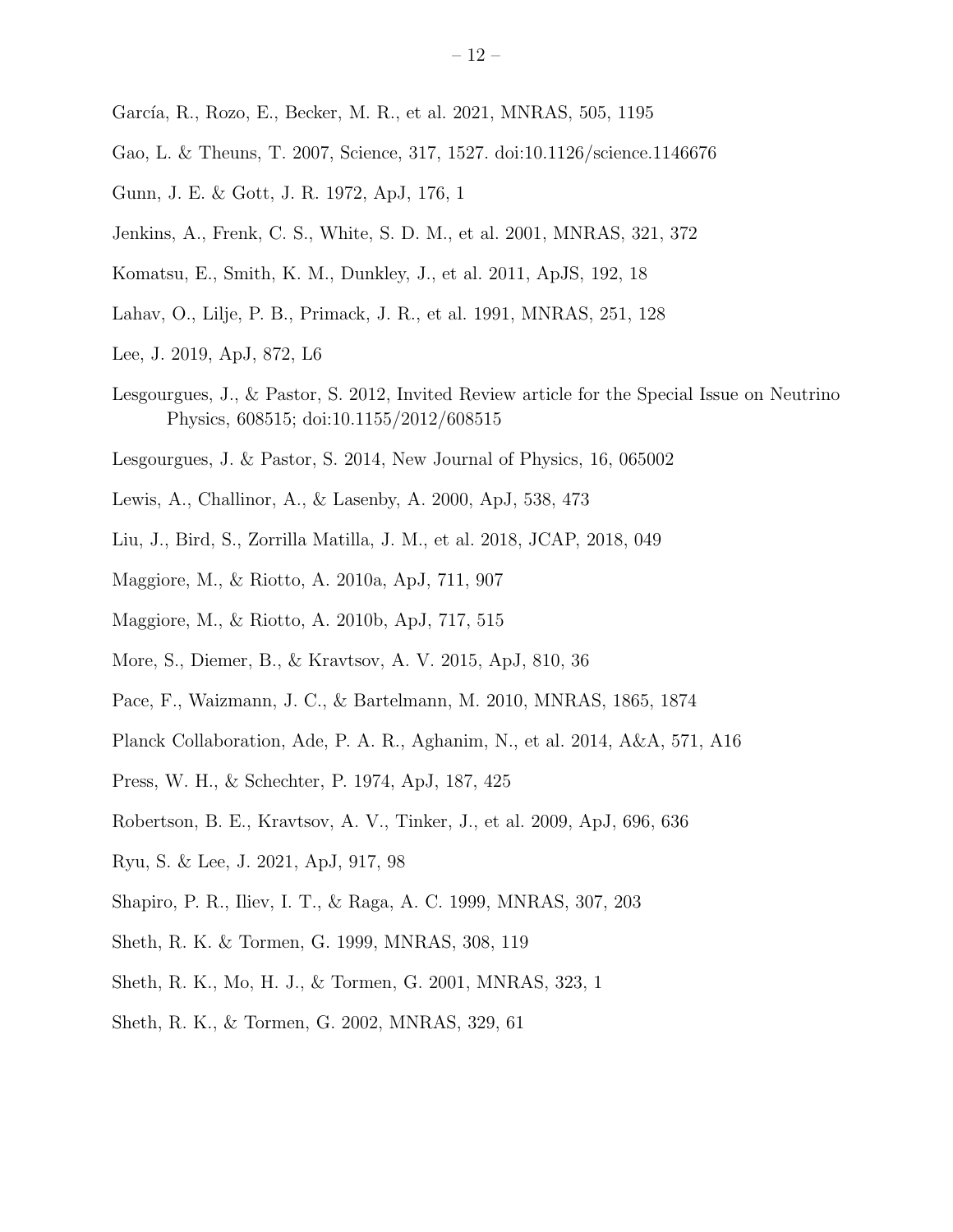- <span id="page-12-0"></span>Tinker, J., Kravtsov, A. V., Klypin, A., et al. 2008, ApJ, 688, 709
- <span id="page-12-1"></span>Wang, H., Mo, H. J., & Jing, Y. P. 2009, MNRAS, 396, 2249
- Warren, M. S., Abazajian, K., Holz, D. E., et al. 2006, ApJ, 646, 881
- <span id="page-12-2"></span>Wetzel, A. R., Tinker, J. L., Conroy, C., et al. 2014, MNRAS, 439, 2687

<span id="page-12-3"></span>This preprint was prepared with the AAS IATEX macros v5.2.  $\,$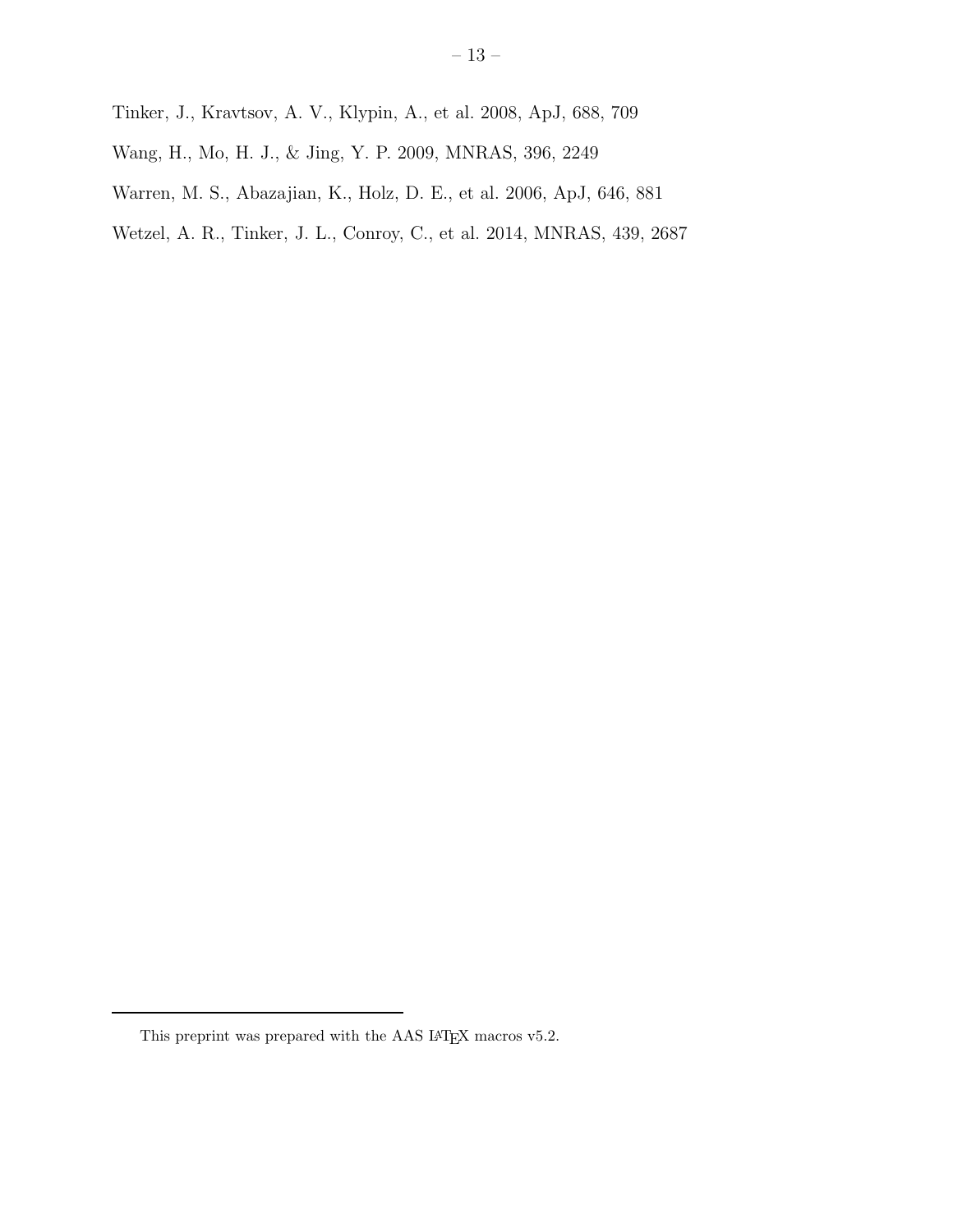

<span id="page-13-0"></span>Fig. 1.— Analytical formula of the splashback mass function (red solid line) with the diffusion coefficient  $D_B$  determined by adjusting the formula to the numerical results (black closed circles with errors) for the two models at  $z = 0$ .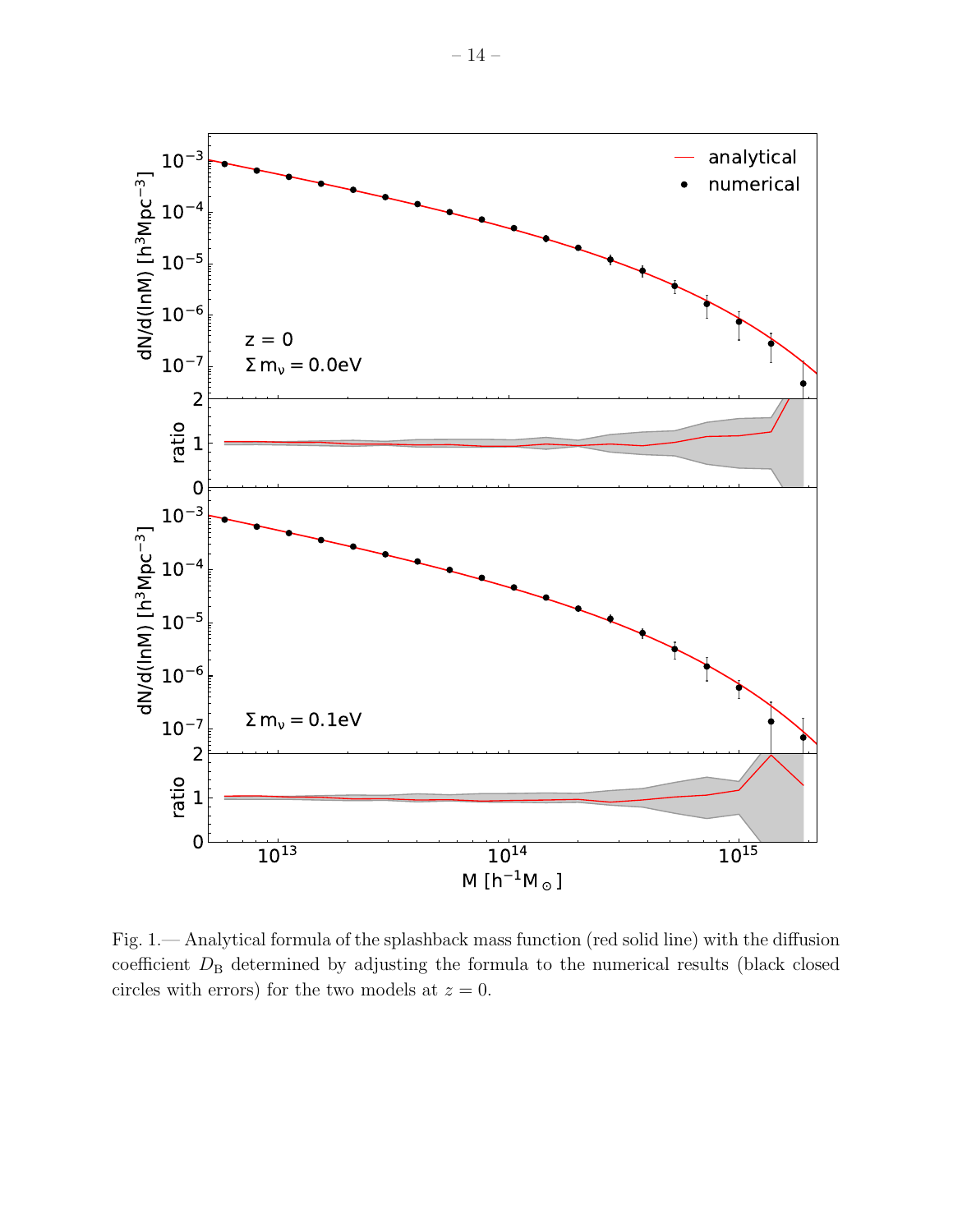

<span id="page-14-0"></span>Fig. 2.— Same as Figure 1 but at  $z = 0.47$ .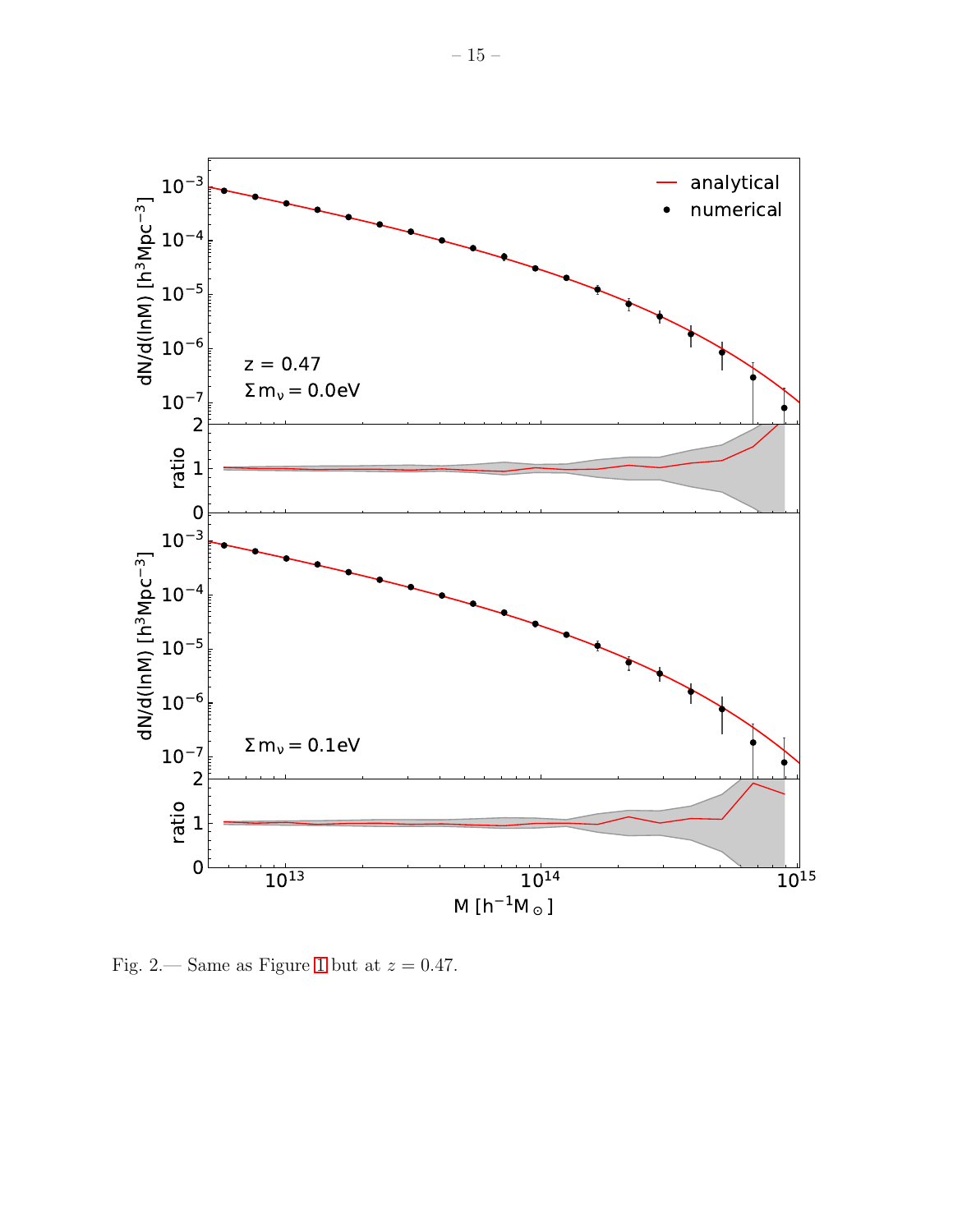

<span id="page-15-0"></span>Fig. 3.— Same as Figure 1 but at  $z = 1.05$ .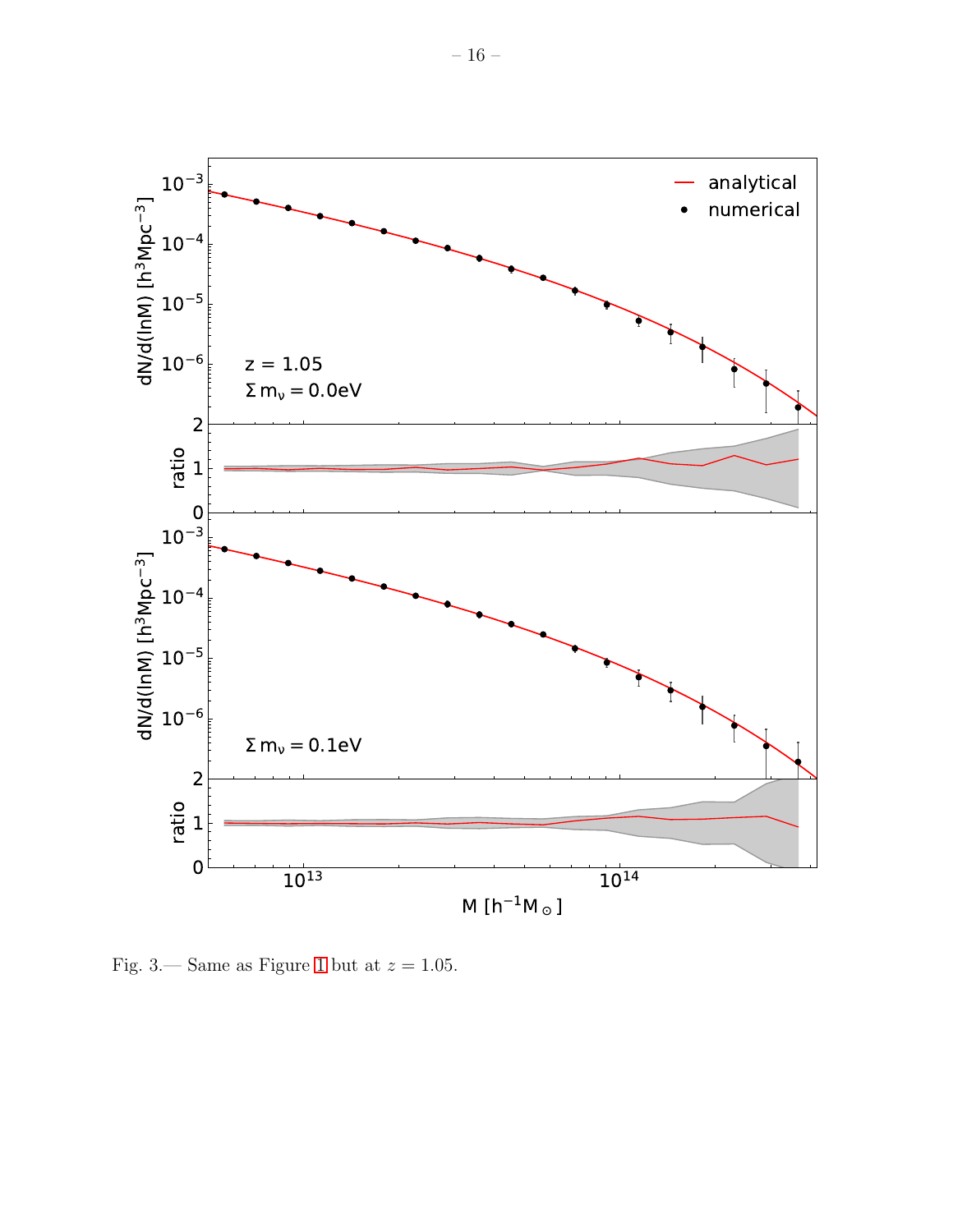

<span id="page-16-0"></span>Fig. 4. Best-fit values of the diffusion coefficient of the splashback mass function versus  $\rm redshifts.$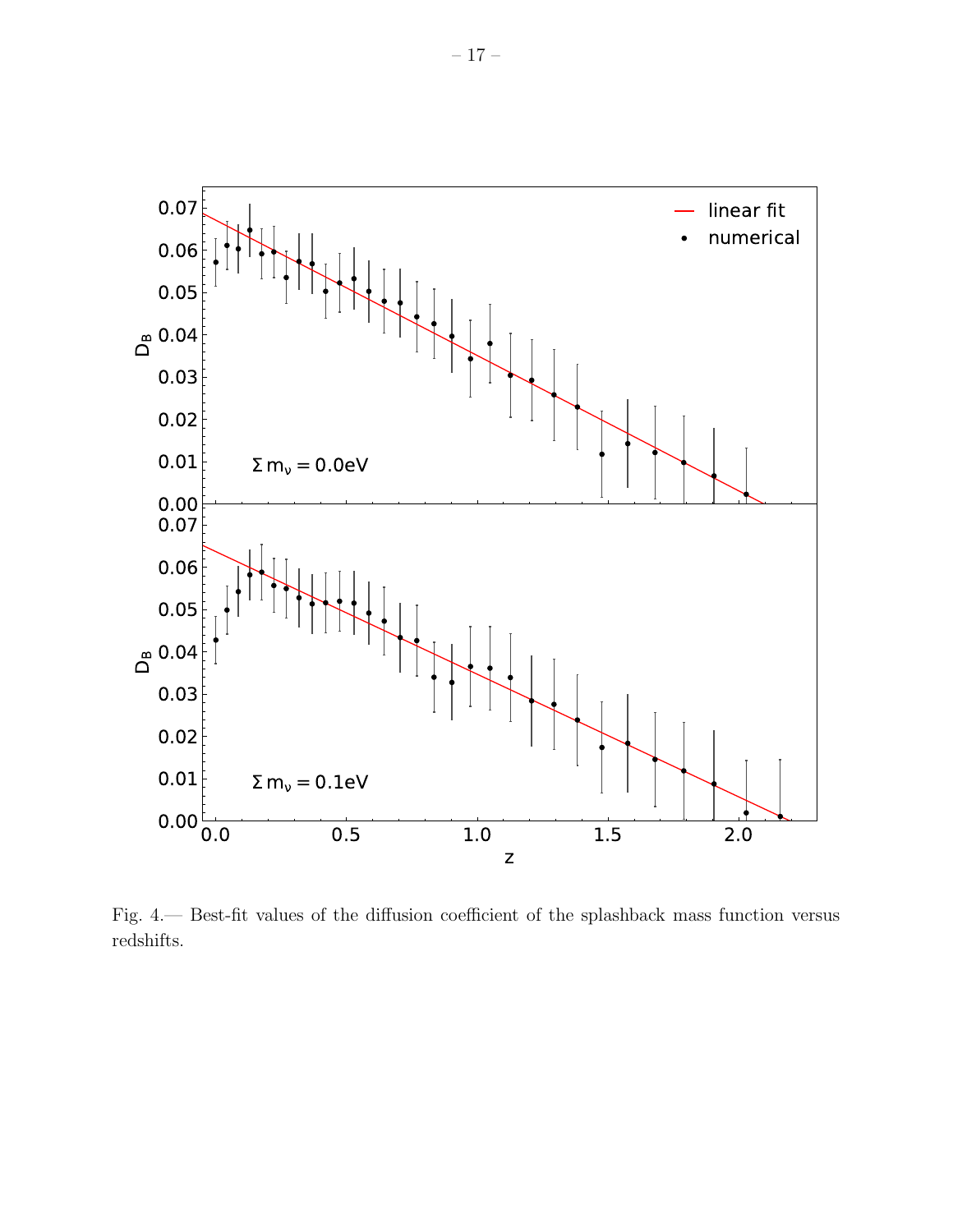

<span id="page-17-0"></span>Fig. 5.— Purely analytical parameter free formula of the the splashback mass function (red solid line) compared with the numerical results (black closed circles with errors) for the two models at three different redshifts higher than the critical redshift,  $z > z_c$ .